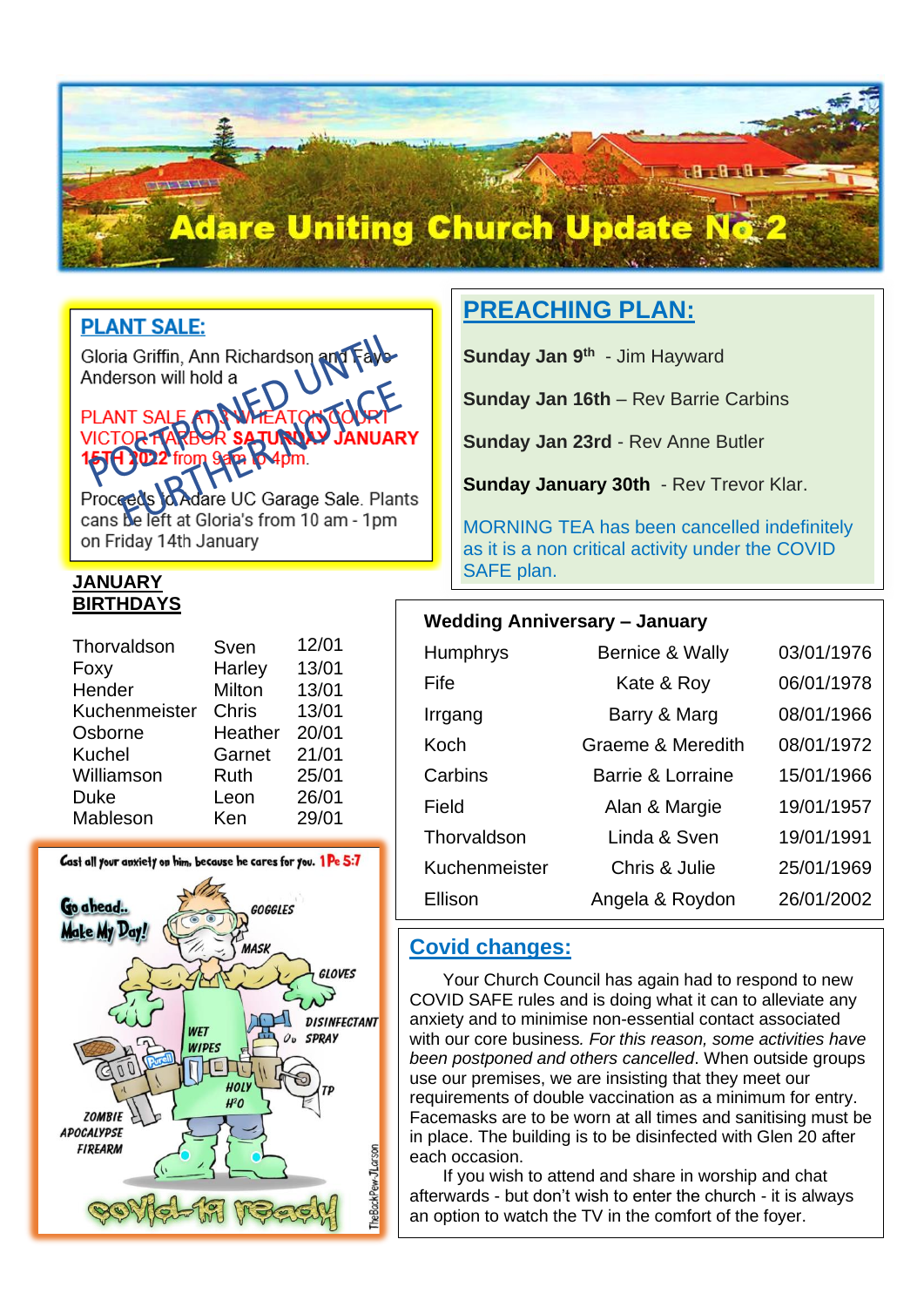# **WORSHIP AT ADARE:**

South Australia received two Christmas gifts it doesn't want – COVID Delta and COVID Omicron. The latter strain is particularly virulent and is moving rapidly through our communities. Health authorities have asked that we be particularly vigilant with due attention to hygiene, cleanliness, social distancing and the wearing of masks. This would include both within our church, vestry, hall, office and undercover areas. Please follow COVID Marshal instructions to protect all.

The most recent Health guidelines will allow our Adare members to worship in the same format as in recent months as long as we maintain all COVID requirements. We do have to protect each other, and **if you are NOT double vaccinated, or are compromised because of a major health condition, Church Council would recommend that you NOT attend church at this time.** You can view our service each week on the website from Monday evening:

[\(https://adarechurch.org.au/my-church/videos-of-recent-church-services\)](https://adarechurch.org.au/my-church/videos-of-recent-church-services), or on a DVD (see Ken Pratt or Jim Miles).

## **PEOPLE:**

**Milton Hender** turns 90 on the 13th January – another milestone reached.

**John and Margaret Mathieson** are shifting on the 13<sup>th</sup> January to their new accommodation in Marion. We will miss their friendship and many skills and wish them well in their new environment.

**Athalie Ford** has broken her arm, and Ross is also unwell. I also hear that their son Alan has broken his arm! Pray for their rapid healing.

We continue to have a long list of people that need our care and our prayers. Not all are travelling well and we sincerely pray that the medical teams can intervene in a way that improves the health of our people. Here are **a few names of people you may wish to pray for:**

**Jill Magor, Leslie Barnes, Milton Hender, Rene Dixon, Beth Baker, Ann Richardson, Pat Keep, Fay Anderson, Ruth and John Keith, Margaret and John Mathieson, Max Vincent, Leon Parsons**  and the members of your care group.

# **ANY TAKERS?**

#### **RELIEF WORKSHOP SUPERVISOR:**

Encounter Centre is in need of a Relief Workshop Supervisor. Adare has been involved in Encounter ever since it started. It could be that we have someone at Adare with Carpentry skills who would be happy to fill this temporary position.

The workshop is important because it provides a satisfying activity for volunteers plus it is a substantial source of income that supports the handicapped within our city.

For more information contact Jim Miles or Encounter's manager 85522995



THERE'S NO BUSINESS LIKE STRING BUSINESS



FOR AN EVENING OF ABSOLUTE FUN, LAUGHTER **AND BRILLIANT MUSIC** 

**SATURDAY 15th JANUARY 7:30pm 20 Victoria St, Victor Harbor NEWLAND MEMORIAL UNITING CHURCH**